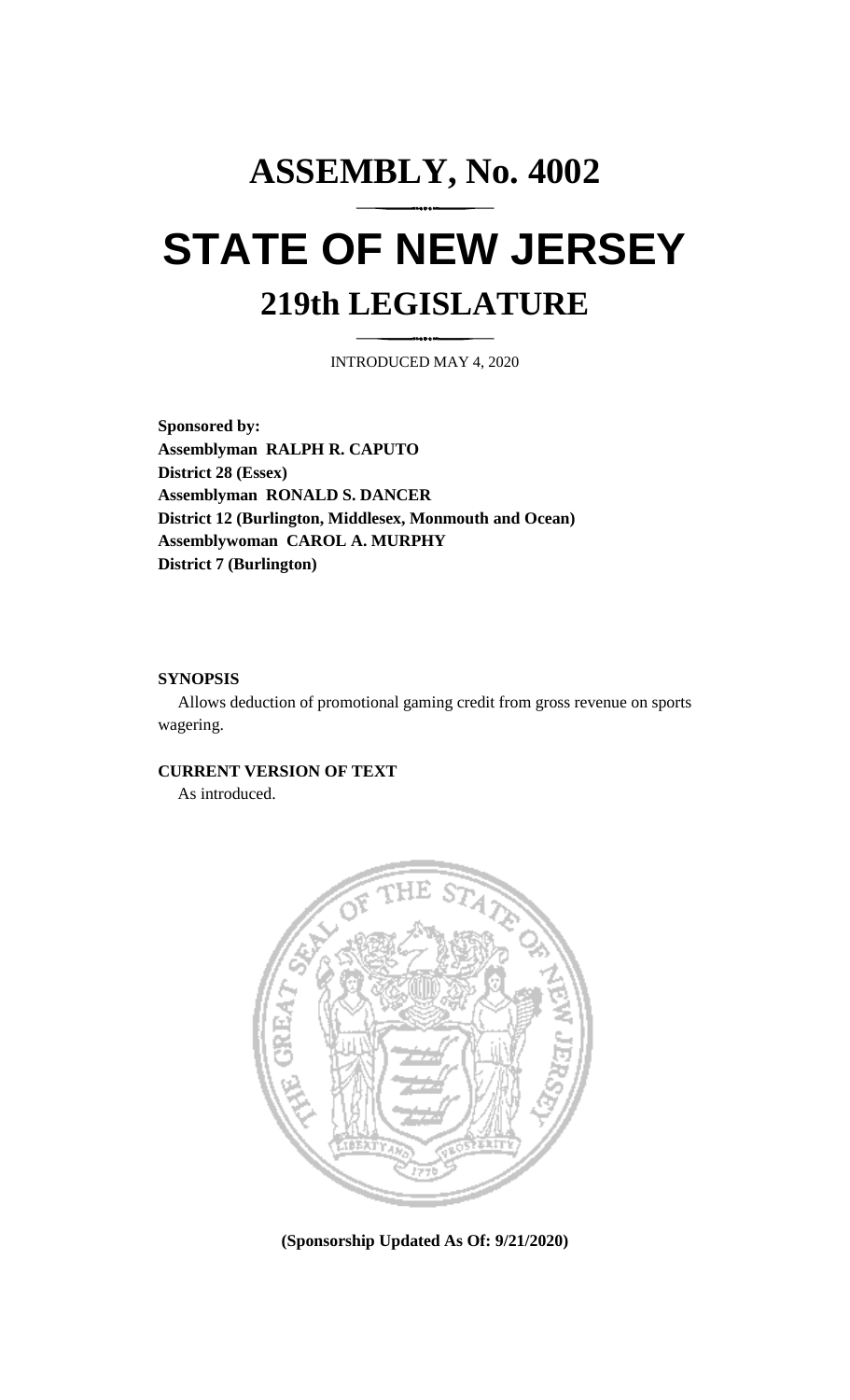**AN ACT** concerning promotional gaming credits for sports wagering 2 and supplementing P.L.2018, c.33 (C.5:12A-10 et seq.).

 **BE IT ENACTED** *by the Senate and General Assembly of the State of New Jersey:*

 1. a. A casino or racetrack that holds a sports wagering license shall receive an annual deduction from the gross revenue taxed pursuant to section 7 of P.L.2018, c.33 (C.5:12A-16) in an amount equal to the promotional gaming credits, whether or not such amounts include a play-through requirement or other restriction, actually wagered by patrons, that are reported by that licensee in its annual tax return.

 b. (1) A casino or racetrack that holds a sports wagering license shall be allowed the deduction, pursuant to subsection a. of this section, from gross revenues from Internet sports wagering for a tax year for the total value of promotional gaming credits actually wagered by patrons for that tax year in excess of \$12,000,000. For the first tax year in which this act takes effect, the division shall reduce the \$12,000,000 deduction threshold for that tax year in proportion to the part of the tax year that has elapsed prior to the effective date of this act.

 (2) A casino or racetrack that holds a sports wagering license shall be allowed the deduction, pursuant to subsection a. of this section, from gross revenues from non-Internet sports wagering for a tax year for the total value of promotional gaming credits actually wagered by patrons at all licensed casinos and racetracks for that tax year in excess of \$8,000,000. For the first tax year in which this act takes effect, the division shall reduce the \$8,000,000 deduction threshold for that tax year in proportion to the part of the tax year that has elapsed prior to the effective date of this act.

 c. (1) The division shall establish, by regulation, procedures to ensure that the promotional gaming credit deduction established pursuant to this section does not result in a negative fiscal impact to the Casino Revenue Fund, or the General Fund as appropriate under section 7 of P.L.2018, c.33 (C.5:12A-16). If necessary, the division may reduce the value of the available deduction to eliminate any negative fiscal impact to the Casino Revenue Fund, or the General Fund as appropriate, attributable solely to the deduction and not to other economic or other factors that cause a negative fiscal impact to the Casino Revenue Fund, or the General Fund as appropriate.

 (2) For the purposes of this subsection, "negative fiscal impact to the Casino Revenue Fund or the General Fund" shall mean that the amount generated from taxation of promotional gaming credits falls below the level generated in calendar year 2017.

2. This act shall take effect immediately.